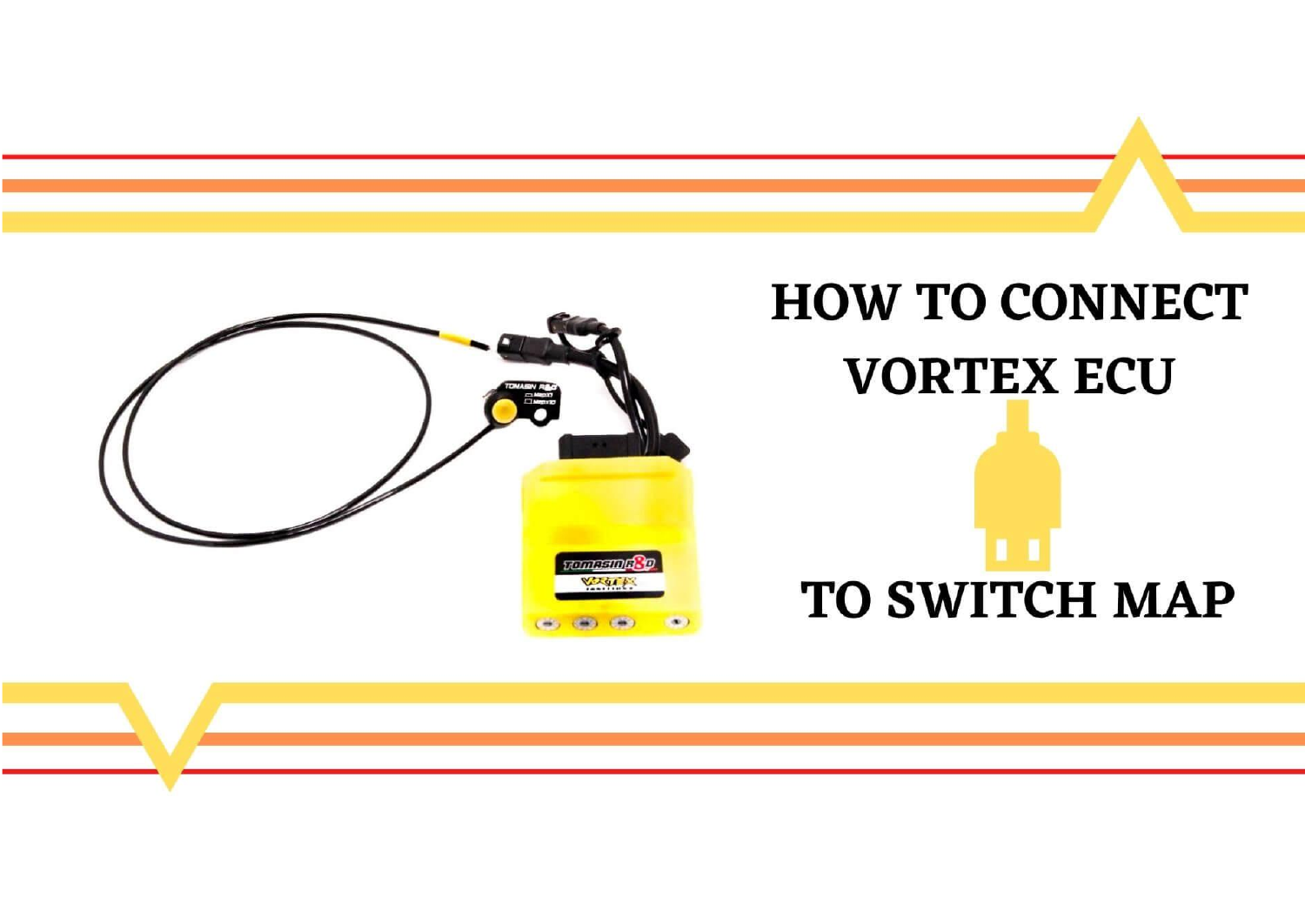#### **– Connecting the switch map to the ECU**

Insert the male JST 8-pin cable into the female JST 8-pin connector of the Vortex ECU.

Warning : The JST connectors have a one way connection and lock, a button is present on the male connector and a slot is present on the female connector. Align them and connect them carefully making sure to not damage the contacts.

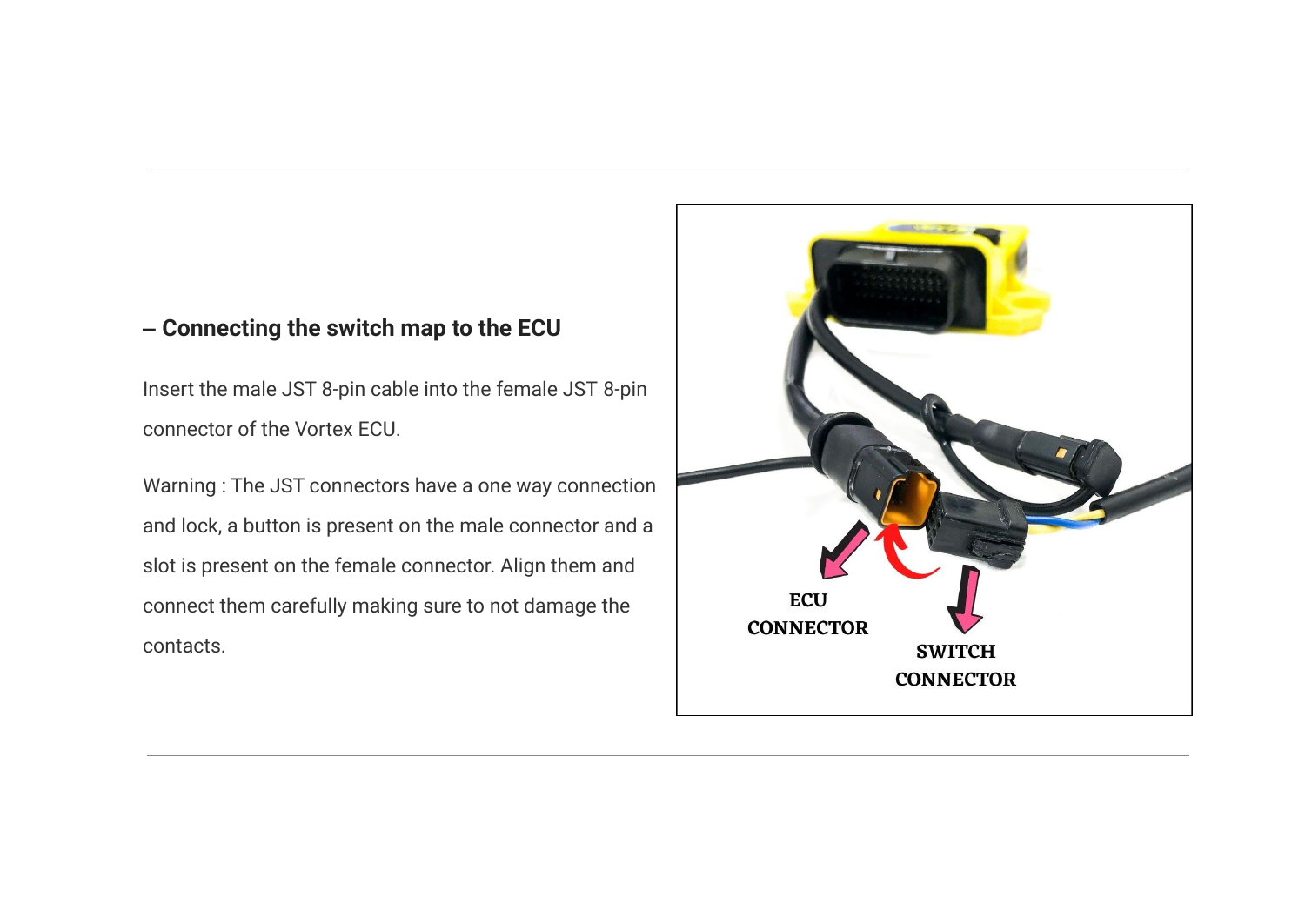### **– The switch on the Switch Map**

The switch on the handlebar is used to select between 2 of the 10 available maps :

– Map 1 "Full power" : the map with the higher performance

– Map X10 : the map you chose with the trim.

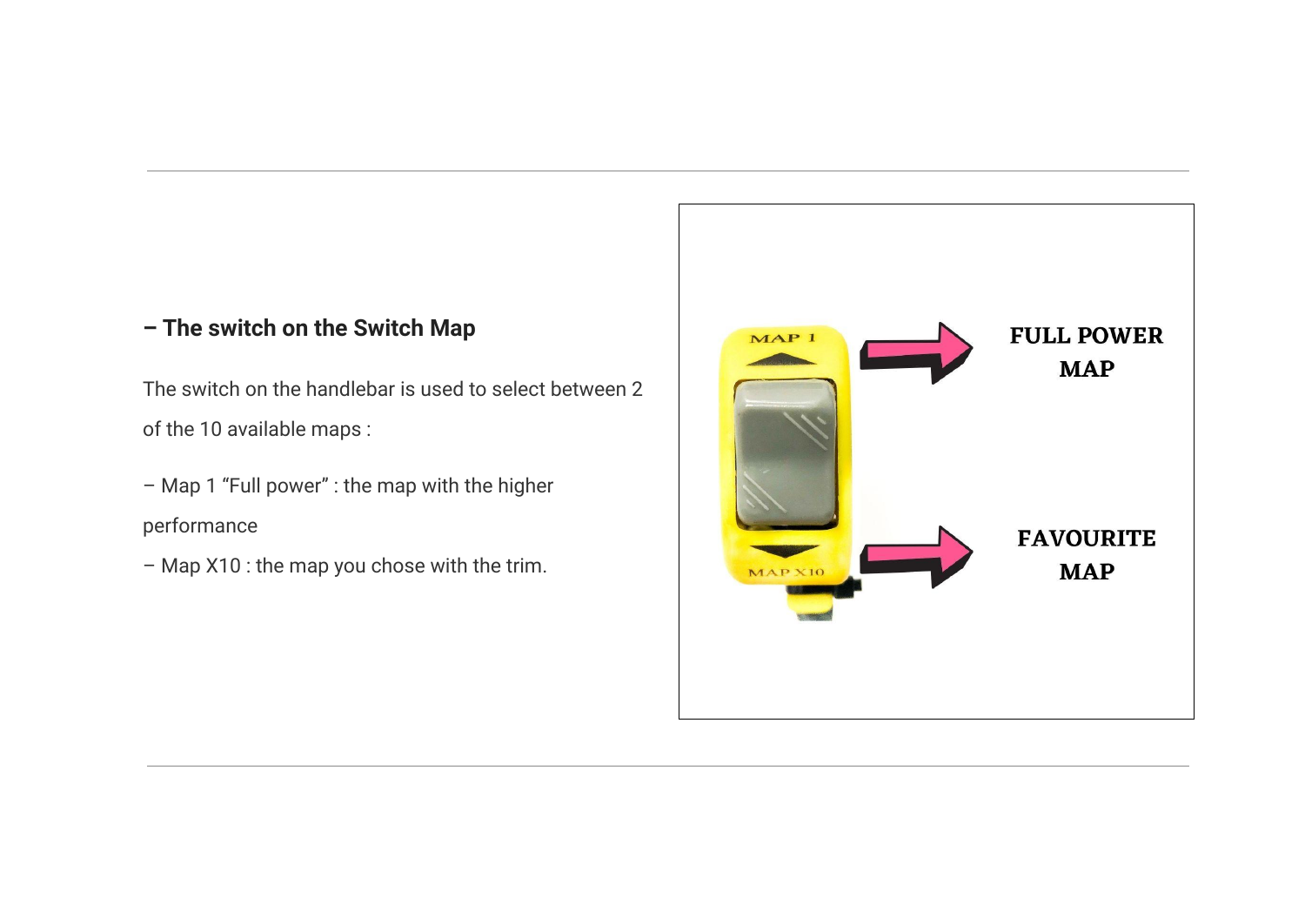#### **– How to select 1 of the maps**

The Vortex ECU has 10 pre-programmed power settings (from aggressive to linear).

Insert the screwdriver into the trim and select the map you prefer.

There are 10 maps :

- *– Map 0* : launch control
- *Map 2-8* : customized maps
- *Map 9* : neutral map